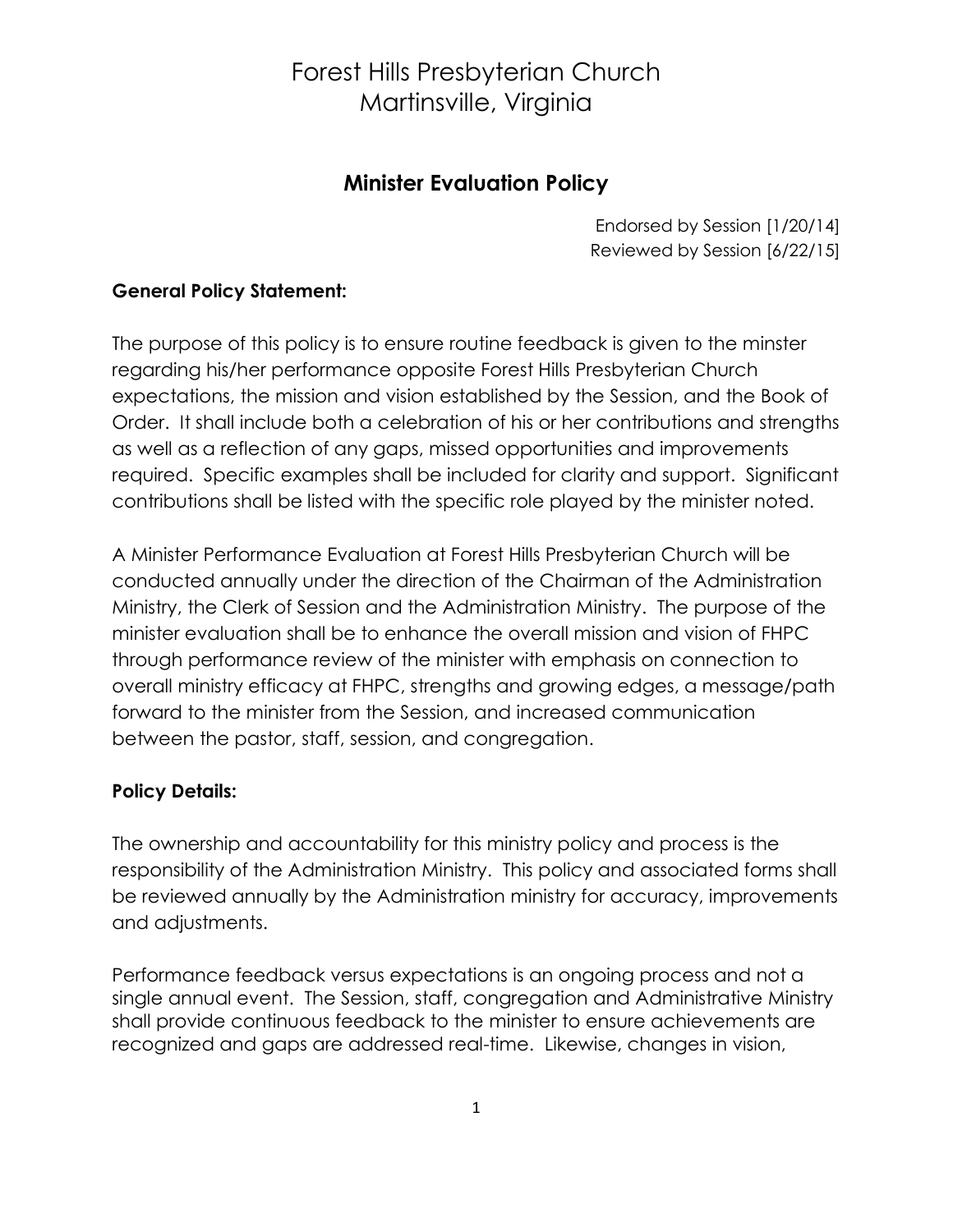mission and expectations shall be communicated real-time versus exclusively during the annual evaluation.

Performance evaluation for the minister shall be conducted annually and will generally follow the following format:

*Self-Evaluation*: Each October, the minister shall prepare a "Minister's Self-Evaluation," using the form provided by the Administration Ministry, as a personal opportunity to reflect on ministry at FHPC.

*360 Evaluations:* Also in October, using the form provided by the Administration Ministry, the current members of the Session, other staff, and any others at the discretion of the Chair of the Administration Ministry will provide 360 feedback about the minister to the Chair of the Administration Ministry. This feedback by name shall remain confidential and will not be shared with the minister.

*Administration Ministry Chair's Evaluation:* Taking into account the selfevaluation and 360 evaluations, the Chair of the Administration Ministry shall prepare a written evaluation for the minister that is shared with the Session for reflection and upgrades without the minister's presence. This will reflect the minister's performance versus expectations, an analysis of his or her strengths and growing edges, and a message/path forward. Once this evaluation is prepared, all of 360 evaluations will be destroyed and there shall be no reflection of names or positions regarding feedback in the *Administration Chair's Evaluation*.

*Evaluation Meeting:* An annual meeting shall take place with the Pastor (Head of Staff), the Administration Ministry Chair, and the Clerk of Session where the evaluation shall be shared. This meeting should represent the love of God in Jesus Christ as a time of non-threatening, open communication and mutual encouragement as sisters and brothers in Christ for all parties involved.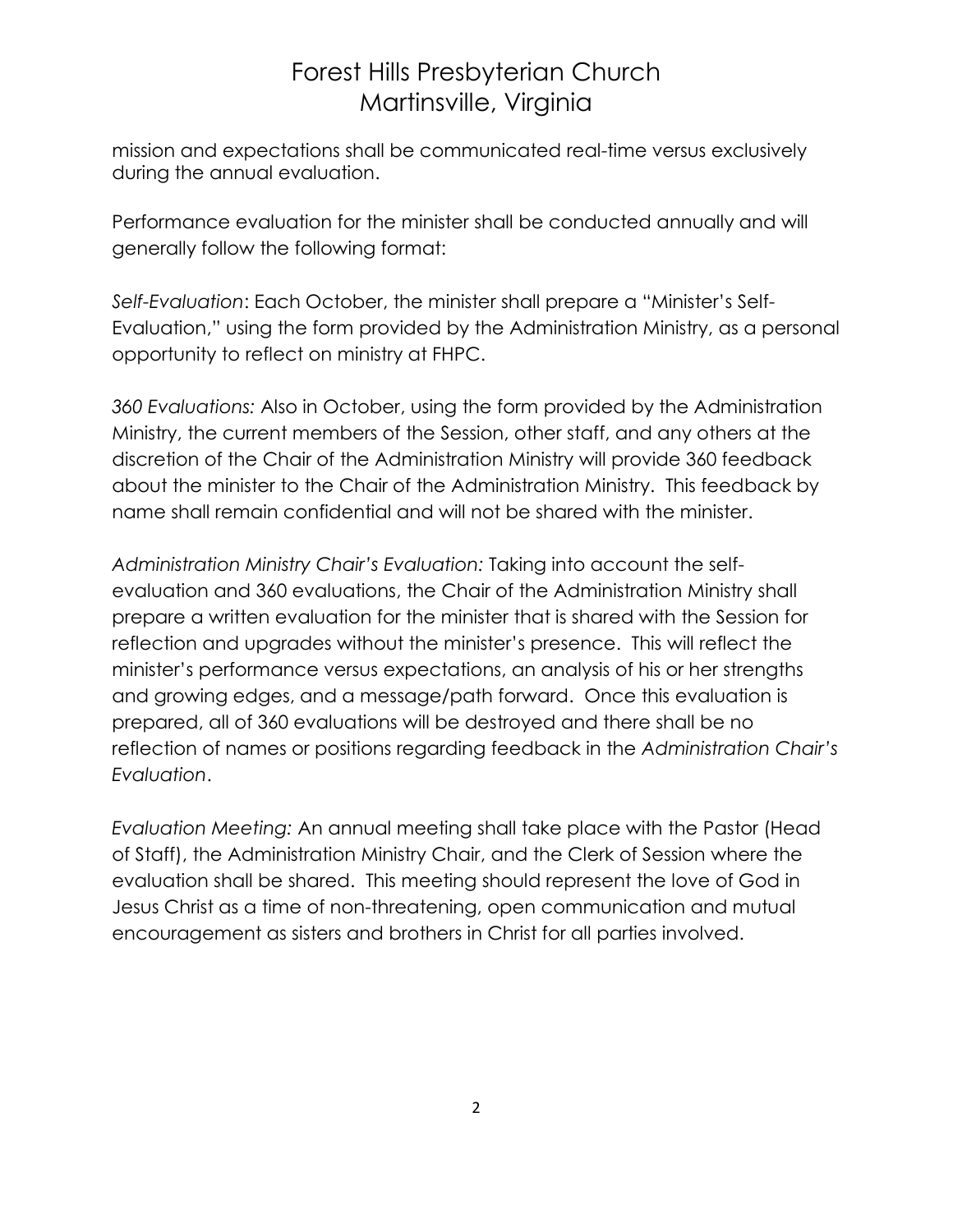*Communication:* The outcomes of the minister evaluation process shall be communicated with the Session no later than the November stated meeting, and with the congregation as needed. The *Minister's Self-Evaluation* and the *Administration Ministry Chair's Evaluation* shall be filed in minister's personnel file, which shall be kept at the church for five years after he or she has ceased to be employed by Forest Hills Presbyterian Church at which time these records shall be destroyed.

**Notes:** Revised by Admin/Personnel Ministry 5/5/14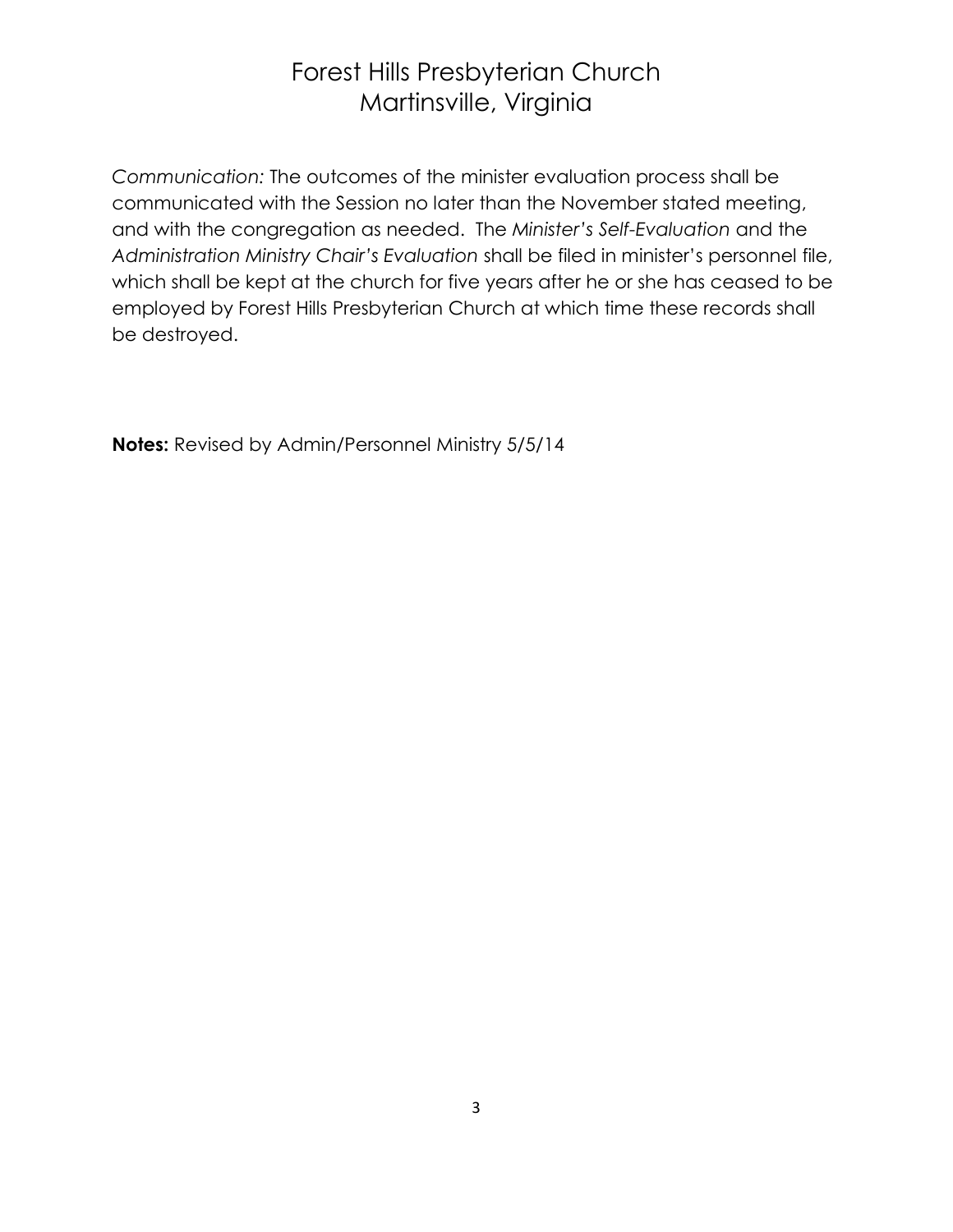## FHPC - Minister Evaluation Form – Page 1 of 3

| Minister Name: | Evaluation type<br>(Self, 360, Final) | Evaluation<br>Date: | 'Evaluator Name: |
|----------------|---------------------------------------|---------------------|------------------|
|                |                                       |                     |                  |

| List Specific Contributions and<br>Accomplishments: | Minister's Role in Accomplishment: |
|-----------------------------------------------------|------------------------------------|
|                                                     |                                    |
|                                                     |                                    |
|                                                     |                                    |
|                                                     |                                    |

| List Minister's Strengths: | Examples: |
|----------------------------|-----------|
|                            |           |
|                            |           |
|                            |           |
|                            |           |

| List Minister's Growing Edges: | Examples: |
|--------------------------------|-----------|
|                                |           |
|                                |           |
|                                |           |
|                                |           |

Message to Minister: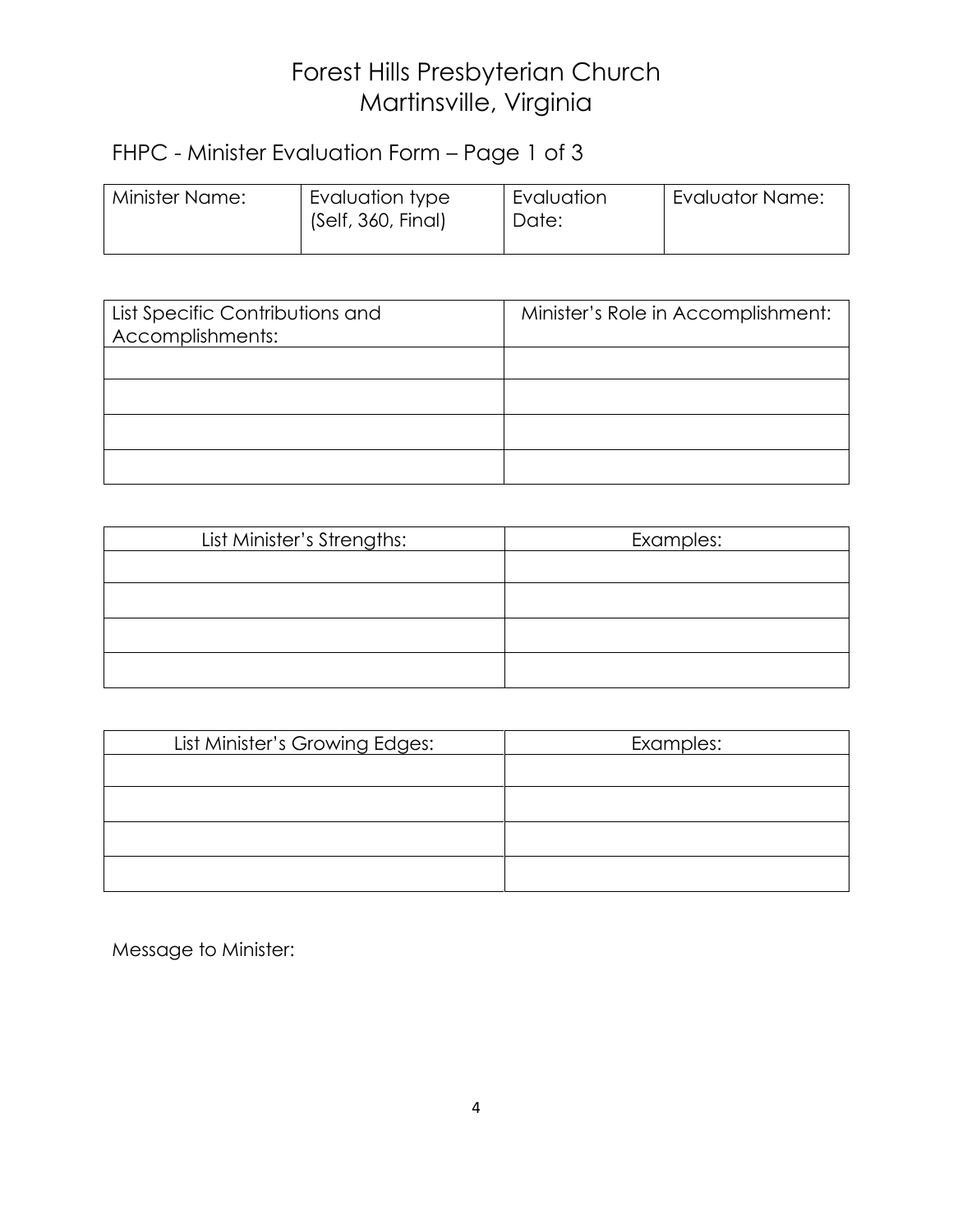| FHPC - Minister Evaluation Form – Page 2 of 3                                                                     |                                                                                                                                          |                                                                                  |  |  |
|-------------------------------------------------------------------------------------------------------------------|------------------------------------------------------------------------------------------------------------------------------------------|----------------------------------------------------------------------------------|--|--|
| The preparation and delivery of thought provoking, biblically based sermons<br>applicable to our lives today      |                                                                                                                                          |                                                                                  |  |  |
|                                                                                                                   | Below Expectations   Meeting Expectations                                                                                                | <b>Exceeding Expectations</b>                                                    |  |  |
|                                                                                                                   |                                                                                                                                          |                                                                                  |  |  |
|                                                                                                                   |                                                                                                                                          |                                                                                  |  |  |
|                                                                                                                   | hospital, home bound, grieving, or have a need to confide in the pastor                                                                  | Providing visitation and pastoral care to those in need, especially those in the |  |  |
|                                                                                                                   | Below Expectations   Meeting Expectations                                                                                                | <b>Exceeding Expectations</b>                                                    |  |  |
|                                                                                                                   |                                                                                                                                          |                                                                                  |  |  |
|                                                                                                                   | Supporting the mission statement and joyfully reaching out with Forest Hills<br>Presbyterian Church into the community and to all people |                                                                                  |  |  |
|                                                                                                                   | Below Expectations   Meeting Expectations                                                                                                | <b>Exceeding Expectations</b>                                                    |  |  |
|                                                                                                                   |                                                                                                                                          |                                                                                  |  |  |
| Leadership of the church including Session, Staff, Congregation                                                   |                                                                                                                                          |                                                                                  |  |  |
| Below Expectations                                                                                                | Meeting Expectations                                                                                                                     | <b>Exceeding Expectations</b>                                                    |  |  |
|                                                                                                                   |                                                                                                                                          |                                                                                  |  |  |
| Enabling and ensuring that church ministries have resources and training to<br>accomplish the goals of the church |                                                                                                                                          |                                                                                  |  |  |
|                                                                                                                   | Below Expectations   Meeting Expectations                                                                                                | <b>Exceeding Expectations</b>                                                    |  |  |
|                                                                                                                   |                                                                                                                                          |                                                                                  |  |  |